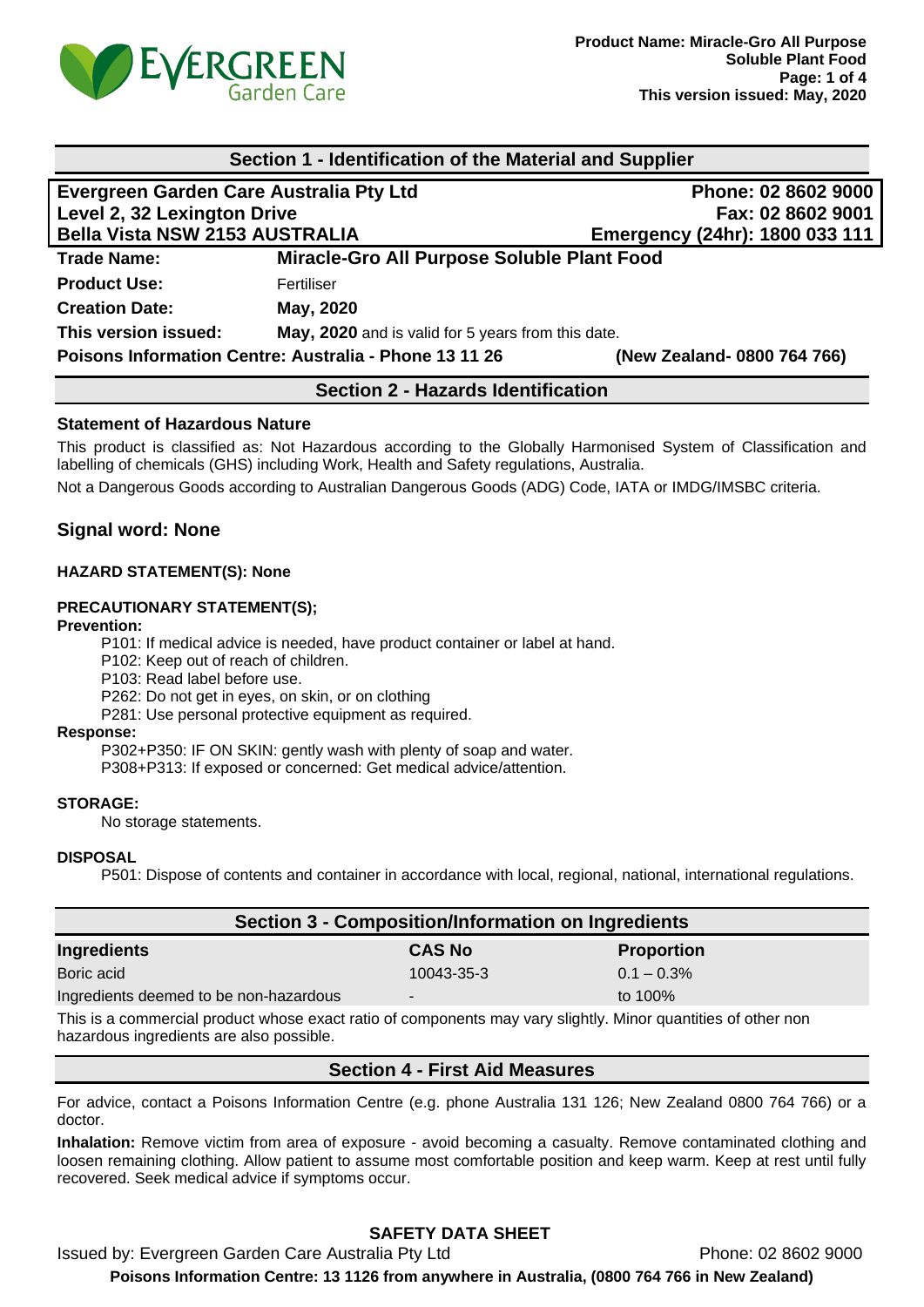

Skin Contact: If skin contact occurs, remove contaminated clothing and wash skin with running water. If symptoms occur seek medical advice.

**Eye Contact:** If in eyes, hold eyelids apart and immediately flush the eyes continuously with running water. Check for and remove any contact lenses. Get medical attention if irritation occurs or concerned.

**Ingestion:** Wash out mouth with water. If material has been swallowed and the exposed person is conscious, give small quantities of water to drink. Do not induce vomiting unless directed to do so by medical personnel. Get medical attention if symptoms occur.

**Note to physician:** Treat symptomatically. Contact poison treatment specialist immediately if large quantities have been ingested or inhaled.

## **Section 5 - Fire Fighting Measures**

**Hazchem code:** Not applicable.

**Suitable Extinguishing Media:** Use an extinguishing agent suitable for the surrounding fire.

**Specific Hazards:** No specific fire or explosion hazard.

**Hazardous thermal decomposition products:** Decomposition products may include the following materials: carbon dioxide, carbon monoxide, nitrogen oxides, halogenated compounds, metal oxide/s.

**Precautions in connection with Fire:** Fire fighters to wear self-contained breathing apparatus (SCBA) and suitable protective clothing if risk of exposure to vapour. Keep containers cool with water spray.

## **Section 6 - Accidental Release Measures**

**Emergency Procedures/Environmental Precautions:** Clear area of all unprotected personnel. If contamination of sewers or waterways has occurred advise local emergency services.

**Personal precautions/Protective equipment/Methods and materials for containment and cleaning up:** Do not touch or walk through spilled material. Wear appropriate Personal Protective equipment and clothing to prevent exposure. Increase ventilation. Evacuate all unprotected personnel. If possible contain the spill. Vacuum or sweep up material and place in a designated, labelled waste container. Dispose of waste according to the applicable local and national regulations. If contamination of sewers or waterways occurs inform the local water and waste management authorities in accordance with local regulations.

# **Section 7 - Handling and Storage**

**Precautions for Safe Handling:** Wear appropriate personal protective clothing. Wash hands thoroughly after handling. Maintain high standards of personal hygiene by washing hands prior to eating, drinking, smoking or using toilet facilities. Remove contaminated clothing and protective equipment before entering eating areas.

**Conditions for safe storage, including any incompatibilities:** Store in original container protected from direct sunlight in a dry, cool and well ventilated area away from incompatible materials (refer to Section 10). Keep containers closed and securely sealed until ready for use. Containers that have been opened must be carefully resealed and kept upright to prevent leakage of contents. Do not store in unlabelled containers. Use appropriate containment to avoid environmental contamination. Ensure that storage conditions comply with applicable local and national regulations.

## **Section 8 - Exposure Controls and Personal Protection**

**Occupational exposure limit values:** No exposure standards have been established for the mixture.

**Appropriate Engineering Controls:** Natural ventilation should be adequate under normal use conditions. However make sure that the work environment remains clean and that dusts are minimised. Keep containers closed when not in use.

### **Individual protection measures, such as Personal Protective Equipment (PPE):**

The selection of PPE is dependent on a detailed risk assessment. The risk assessment should consider the work situation, the physical form of the chemical, the handling methods, and environmental factors.

### OVERALLS, SAFETY SHOES, CHEMICAL GOGGLES, GLOVES.

Wear overalls, safety glasses and impervious gloves. Avoid generating and inhaling dusts. If dust exists, wear dust mask/respirator meeting the requirements of AS/NZS 1715 and AS/NZS 1716. Available information suggests that

# **SAFETY DATA SHEET**

Issued by: Evergreen Garden Care Australia Pty Ltd **Phone: 02 8602 9000** 

**Poisons Information Centre: 13 1126 from anywhere in Australia, (0800 764 766 in New Zealand)**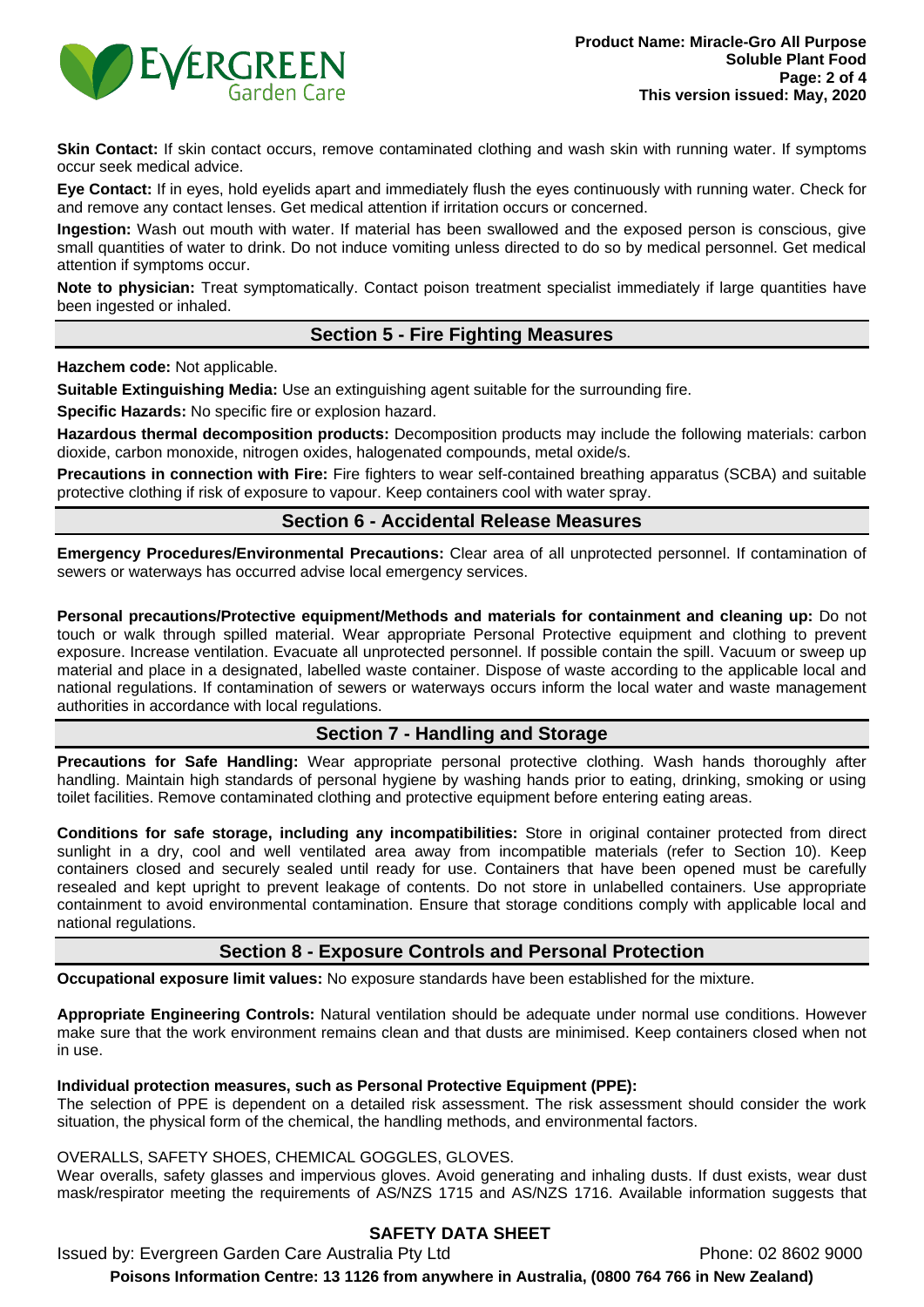

gloves made from nitrile rubber should be suitable for intermittent contact. However, due to variations in glove construction and local conditions, the user should make a final assessment. Always wash hands before smoking, eating, drinking or using the toilet. Wash contaminated clothing and other protective equipment before storing or reusing.

RECOMMENDATIONS FOR CONSUMER USE: Wear gloves. Avoid inhaling dust. Wash hands after use.

| Section 9 – Physical and Chemical Properties: |  |  |  |  |
|-----------------------------------------------|--|--|--|--|
|-----------------------------------------------|--|--|--|--|

| <b>Physical Description &amp; colour:</b> | Blue [powder]  |
|-------------------------------------------|----------------|
| Odour:                                    | Characteristic |
| <b>Boiling Point:</b>                     | Not available. |
| <b>Volatiles:</b>                         | Not available. |
| <b>Flash Point:</b>                       | Not available. |
| Flammability (solid, gas):                | Not available. |
| <b>Relative density:</b>                  | Not available. |
| pH:                                       | Not available. |

## **Section 10 - Stability and Reactivity**

**Reactivity:** No information available.

**Chemical Stability:** Stable under ambient and anticipated storage and handling conditions of temperature and pressure.

**Possibility of hazardous reactions:** Under normal conditions of storage and use, hazardous reactions will not occur. **Conditions to avoid:** No specific data.

**Incompatible materials:** No specific data.

**Hazardous Decomposition Products:** Under normal conditions of storage and use, hazardous decomposition products should not be produced.

**Section 11 - Toxicological Information**

No adverse health effects expected if the product is handled in accordance with this Safety Data Sheet and the product label. Symptoms or effects that may arise if the product is mishandled and overexposure occurs are:

**Ingestion:** No data available. **Eye contact:** No data available. **Skin contact:** No data available. **Inhalation:** No data available.

#### **Acute toxicity:**

No LD50 data available for the product. This material has been classified as non-hazardous based on acute toxicity estimate.

**Inhalation**: Acute toxicity estimate (based on ingredients): > 20 mg/L **Dermal:** Acute toxicity estimate (based on ingredients): > 2,000 mg/kg b.w. **Oral:** Acute toxicity estimate (based on ingredients): > 2,000 mg/kg b.w.

**Skin Corrosion/Irritancy:** May cause skin irritation. **Serious eye damage/irritation:** Not classified as an irritant. **Respiratory or skin sensitisation:** Not classified as a sensitiser.

#### **Chronic effects:**

**Mutagenicity:** This material has been classified as non-hazardous.

**Carcinogenicity:** No component contained in this material is listed as carcinogenic according to the International Agency for Research on Cancer (IARC). This material has been classified as non-hazardous.

**Reproductive toxicity:** This material has been classified as non-hazardous.

**Specific Target Organ Toxicity (STOT) - single exposure:** This material has been classified as non-hazardous.

**Specific Target Organ Toxicity (STOT) - repeated exposure:** This material has been classified as non-hazardous.

**Aspiration hazard:** This material has been classified as non-hazardous.

## **SAFETY DATA SHEET**

Issued by: Evergreen Garden Care Australia Pty Ltd **Phone: 02 8602 9000** 

**Poisons Information Centre: 13 1126 from anywhere in Australia, (0800 764 766 in New Zealand)**